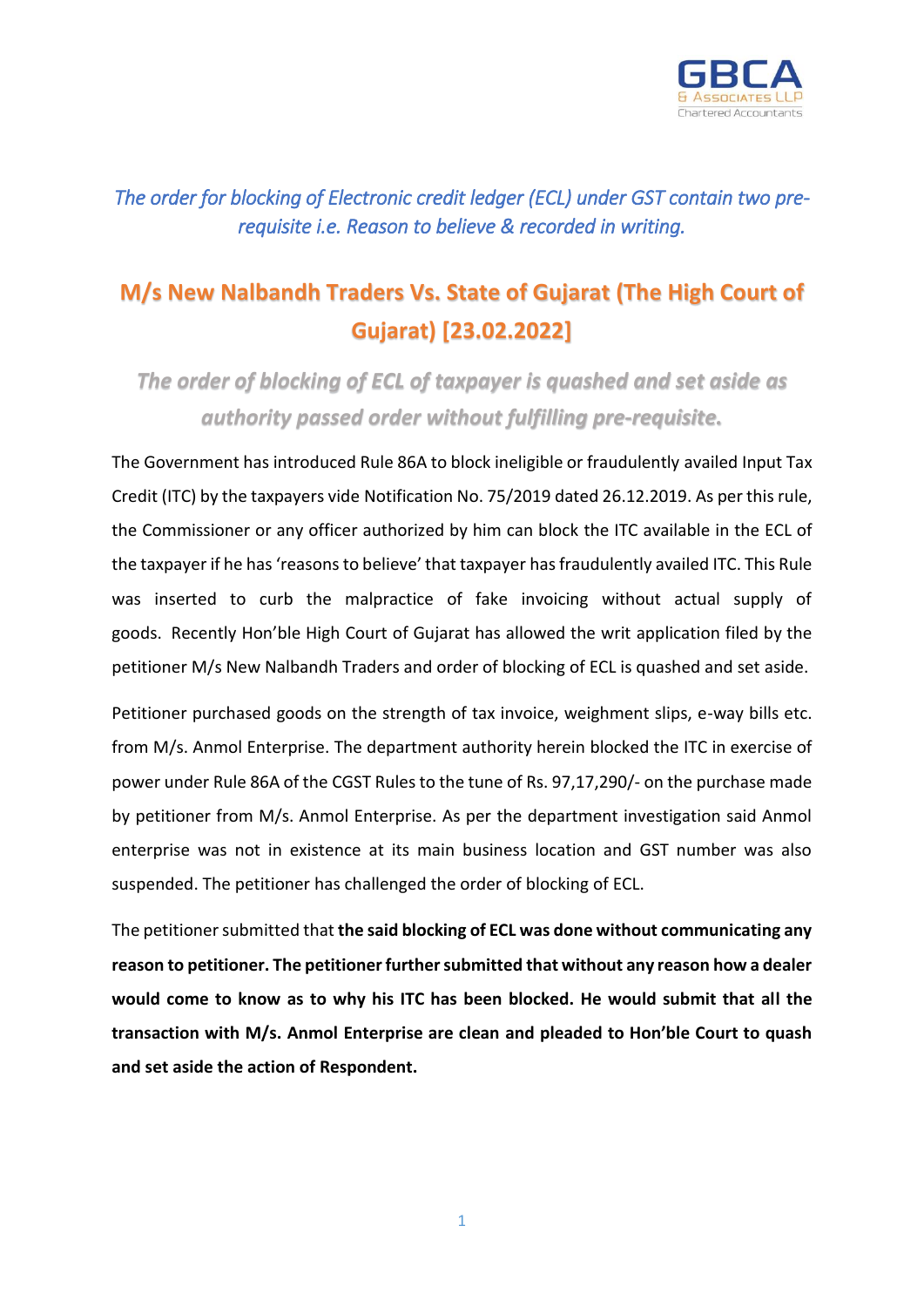

Rule 86A undoubtedly could be said to have conferred drastic powers upon the proper officers if they have reason to believe that the activities or invoices are suspicious. The Rule 86A is based on "reason to believe".

Reason to believe must have rational connection with or relevant bearing on formation of the belief. It is subjective term and can be interpreted differently by different individuals. Prima facie, it appears that the Rule 86A does not even contemplate for issue of any show cause notice or intimation notice. In such circumstances, the person affected may be taken by surprise when he would go to the portal to pay taxes and finds that his ITC is not usable.

The Rule 86A has two pre-requisites to be fulfilled before the power of disallowing of debit of suitable amount to the ECL or blocking of ECL to the extent of the amount fraudulently or wrongly availed of is exercised. The first pre-requisite is of the Competent Authority or the commissioner have been satisfied on the basis of material available before him that blocking of ECL for aforesaid reason is necessary. The second pre-requisite is recording the reasons in writing for such an exercise of the power. From the language used in rule 86A it becomes very clear that unless both these pre-requisites are fulfilled, the authority cannot disallow the debit of the determined amount to the ECL or cannot block the ECL even to the extent of amount found to be fraudulently or wrongly availed of. Therefore, all requirements of Rule 86A would have to be fully complied with before the power thereunder is exercised.

**On the grievance of the petitioner, The Hon'ble High Court examined the power under Rule 86A which is an administrative power and any administrative power having quasi-judicial shades, which brings civil consequences for a person against whom it is exercised, must answer the test of reasonableness. It would mean that the power must be exercised fairly and reasonably by following the principles of natural justice. It cannot be made on the flights on one's fancies or whims or imagination.**

**The High Court held that post decisional or remedial hearing would have to be granted to the person affected by blocking of his ECL. Such hearing opportunity must be granted within reasonable period of time which may not be beyond two weeks from the date of order** 

2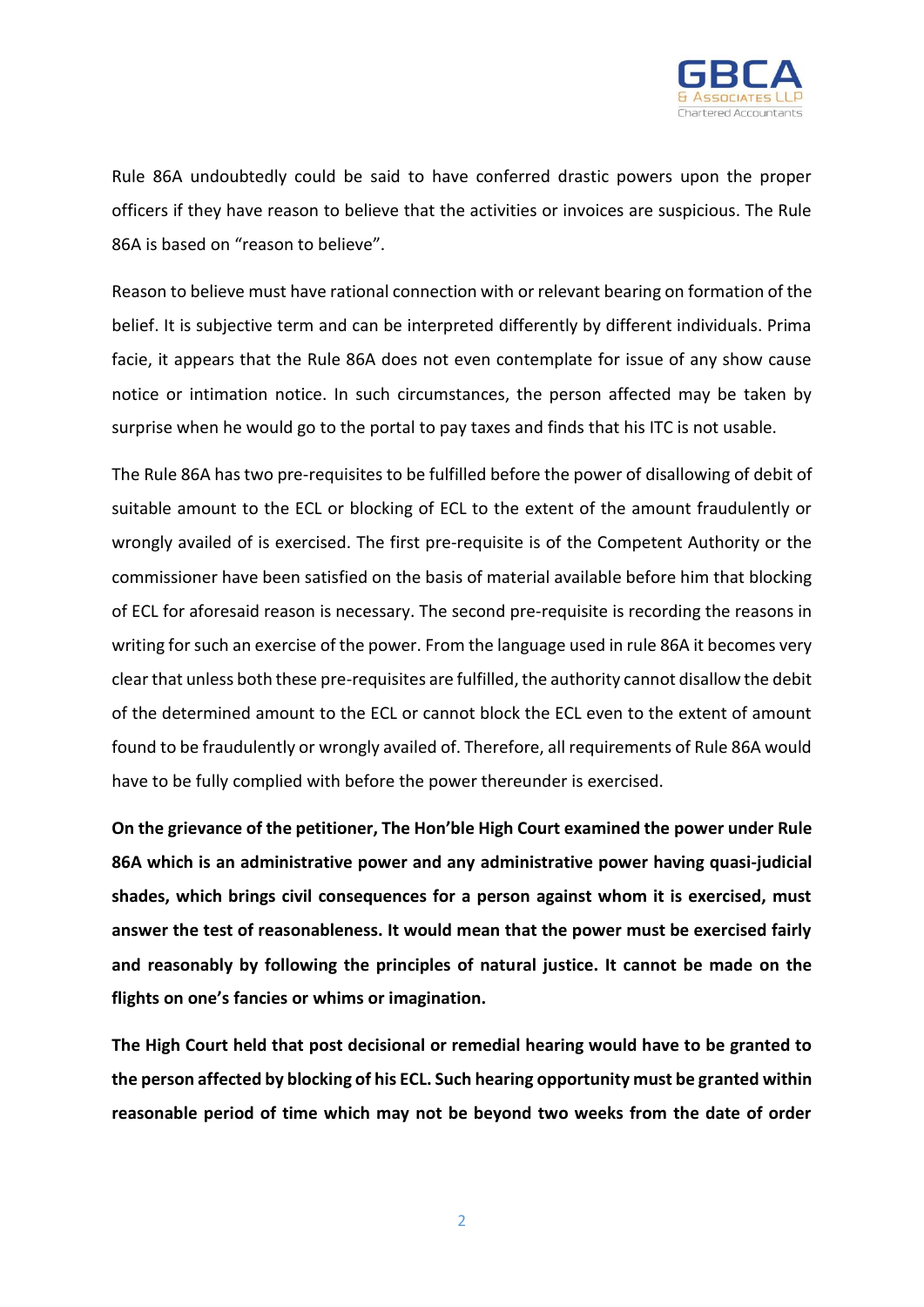

**blocking ECL. After grant of such hearing, authority may proceed to confirm the order or revoke such order. After examining the above rule, the Hon'ble Court also directed that authorities have to record the reason to believe, which is pre-requisite before proceeding to block ECL.**

The High Court also observed that the bona fide recipient dealer cannot be penalized for default of selling dealer. This particular issue has led to interesting evolution of tax jurisprudence. Rule 86A may subject a *bona fide* assessee to undue hardship by blockage of his ECL due to default of his supplier. This may tantamount to equating the default of the recipient with that of supplier. Section 43A was inserted through GST Amendment Act which is not notified yet, section 43A(6) provides that the supplier and recipient of a supply shall be jointly and severally liable to pay tax, or to pay ITC availed as the case may be in relation to outward supplies. Therefore, in absence of section 43A being notified, this power has not been contemplated by Act. Further, the notification of rule 86A prior to section 43A is indicative of the fact that the rule did not intend to the validity of section 43A. Thus, blocking of recipient's ECL on account of default of a supplier, vide rule 86A, and is wanting of statutory authority at present. In this regard, the Hon'ble Gujarat High Court relied on decision of Delhi High Court which is affirmed by Supreme Court.

On perusal of above provisions, it can be said that there is specific mechanism for reversing the credit in case of a discrepancy in the ITC availed by recipient, against the output liability of the supplier. However, there is no system-based matching of ITC being carried out presently, and till the time such provisions are given effect, the recipients shall be eligible to claim ITC provisionally on the basis of invoice issued by the customer.

**The said judgement of Hon'ble High Court of Gujarat is enable to many taxpayer's business who are harassed by the authorized officer on exercising the power given under Rule 86A. The High Court observed that Rule 86A should not be used as a tool to harass the taxpayers.** CBIC has issued detailed guideline for officers to exercise the power of Rule 86A. In these